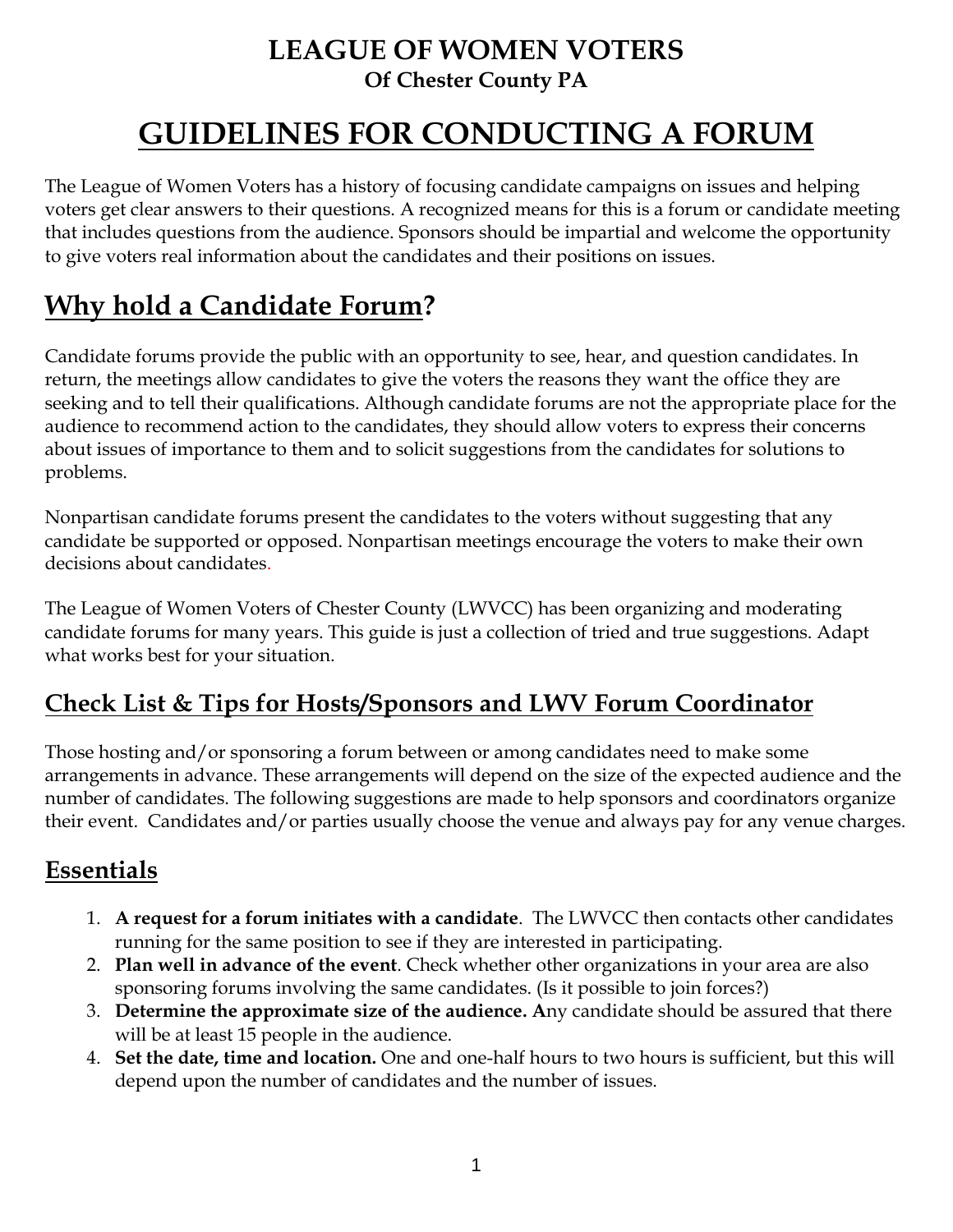- 5. **Determine speaking time** to be allocated for each candidate. **Invite all candidates by phone or email,** and then follow up with a detailed letter via snail mail/email. See "Candidate Forum and Ground Rules Agreement".
- 6. **Provide the name of each candidate, the office for which each is running and a copy of the candidate letter to the moderator.**
- 7. **Determine how to notify your audience --** Website, emails.
- 8. **Other publicity**  The candidates are responsible for PR.
- 9. **Arrange for moderator, timekeeper, screeners and greeters.**

**Basic Forum Format:** Short individual "opening statements" of one to two minutes, followed by questions from the audience read by the moderator, usually followed by one to two minutes for a closing speech by each candidate. The League usually conducts forums using this format.

### **Critical Host/Sponsor and LWV Coordinator Arrangements**

- Make sure all candidates are invited.
- Confirm the date, time and location.
- Ask about physical arrangements.
- How large is the room?
- Will there be microphones for the moderator and the candidates? Will floor microphones for the audience be needed?
- How will the tables be arranged for the candidates, screeners, timekeepers and moderator? (Timekeeper seated in front of candidates; screeners at a separate table and must be in a position to be clearly seen by the candidates and moderator.
- Make name cards for the candidates. They should be printed clearly on both sides and large enough for the moderator and timekeepers to read.
- Will there be media coverage?
- Has a letter been sent to each candidate describing the format and time limit and all relevant details? See "Candidate Forum and Ground Rules Agreement".
- Provide sufficient volunteers to serve as greeters.
- Questions to be limited to index cards from the audience? Greeters to collect and give to screeners.
- Screeners will organize questions by topic and sort for duplication. Any inappropriate or personal questions will not be used.
- Have some prepared questions in the event there are too few from the audience.
- How long will the forum last?
- How long will each candidate have for answering?
- Will rebuttal be permitted? If so, how long? Will an opening and closing statement from each candidate be expected? If so, how long?
- Exchange telephones number between the sponsor and moderator.

#### **Physical Arrangement**

- 1. **Need tables for candidates, moderator and screeners** (the screeners need a table that is visible to both the candidates and moderator). Moderator needs podium.
- 2. **Microphones** for candidates? For moderator? How many will be needed?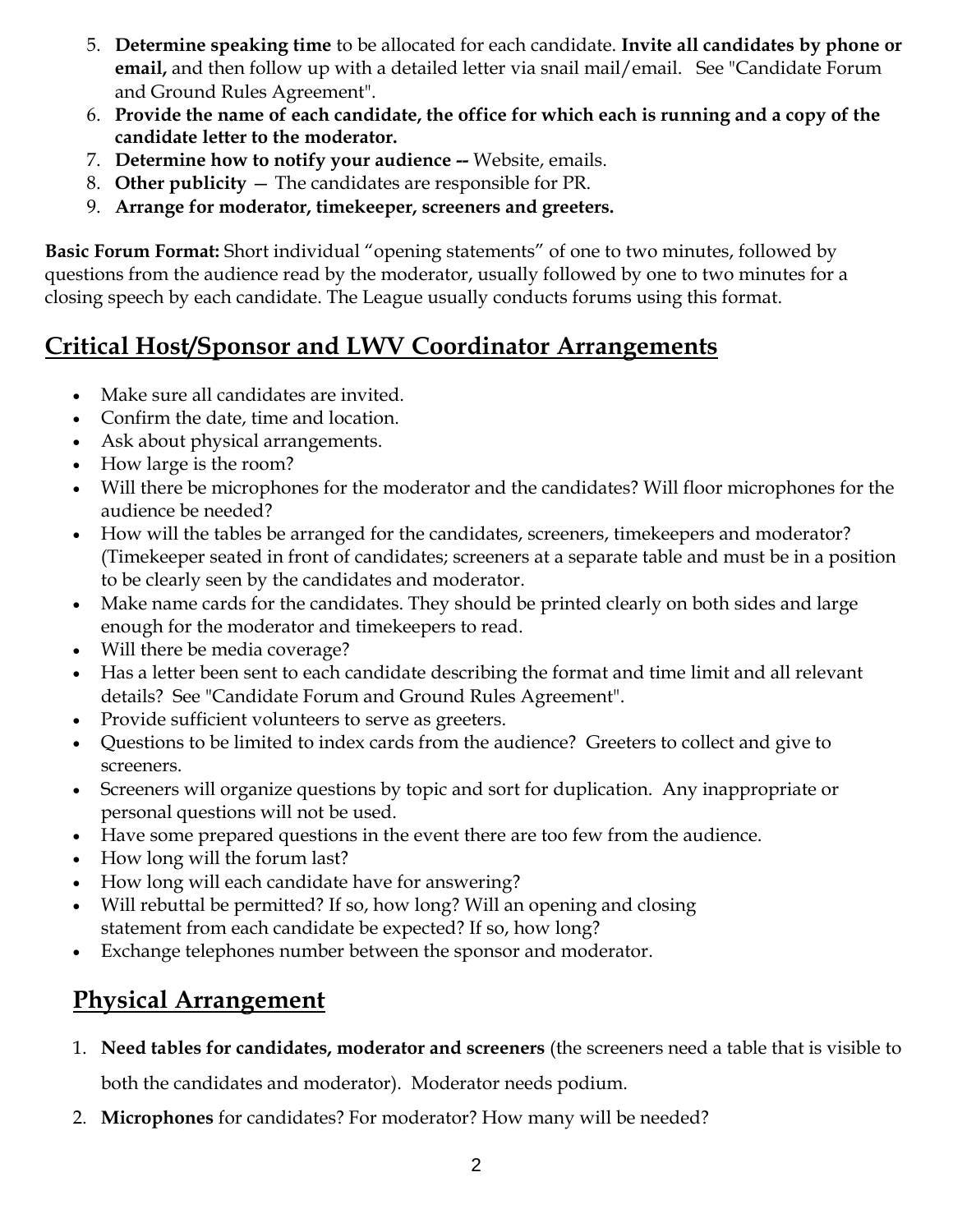- 3. **Determine the stage arrangement.**
- 4. **Where are the lights?**
- 5. **Need water** for candidates and moderator.
- 6. **Provide table signs**, which are printed on both sides with the candidates' names and large enough for audience and moderator to read.
- 7. **Provide stop watch, chairs and time cards -** 30 seconds (yellow) and STOP (red) for timekeeper.
- 8. **Provide index cards and pencils** for questions from the audience.
- 9. **Volunteer members (greeters) to hand out the cards** and collect them (need method

of identifying these volunteers). Volunteers must be members and wear LWV pin.

- 10. **Who will set up the room? Sound system?**
- 11. **Where are the restrooms?**
- 12. **Have table for LWVCC material and Voter Registration forms.**

#### **What does the LWVCC do when arriving at the Forum?**

- Volunteers to arrive one hour early.
- Set up and check the seating arrangements and the microphones.
- Make sure drinking water and cups are available for the moderator and candidates
- Make certain that table signs are in place.

# **Beginning the Forum**

#### **Identify the person who is responsible for:**

- Starting the forum as close to the appointed time as possible.
- Announcing that the forum is about to commence and that everyone should be seated.
- Welcoming and introducing those attending.
- Introducing the moderator.

## **Check List & Tips for Moderator**

The moderator will "set the tone" for the forum and must remember at all times to be impartial. The moderator should be able to speak clearly; be reasonably familiar with the issues to be covered; be able to organize the ideas expressed on the index cards; keep the audience in line; keep the candidates within their limits.

#### **Initial Responsibilities of the Moderator**

 Make sure you have the name of all candidates, the office for which they are running and a copy of the letter that candidates were sent.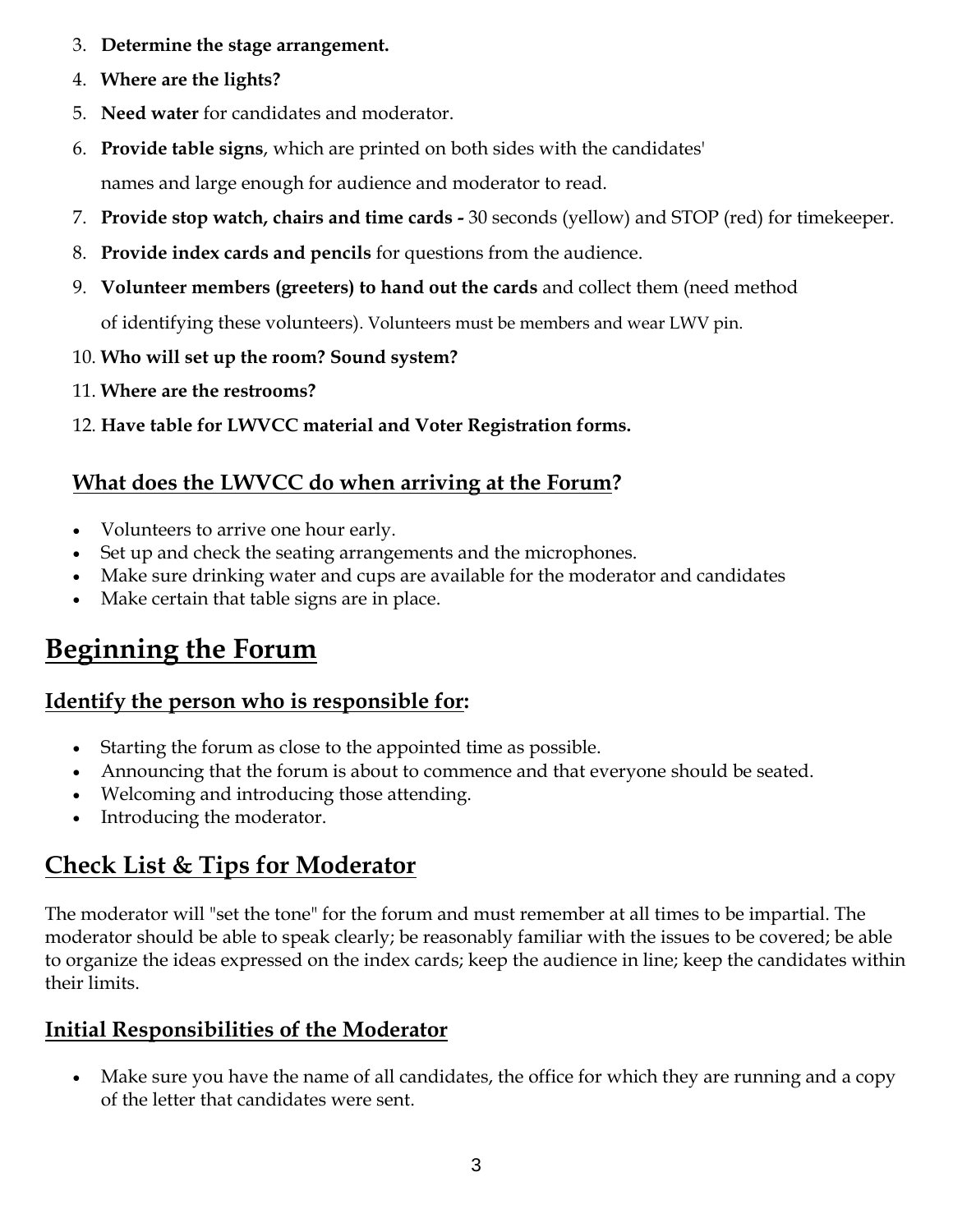- Get a written copy of the procedures for the forum and the procedure for dealing with index cards with questions from the audience.
- Ask the sponsor (if there is one) to provide you with some questions in the event the audience does not have many.
- Ask about hot issues that may be asked in audience questions.
- What are the time limits? How long will each candidate have for answering? Will rebuttal be expected? If so, how long? Ask if an opening and closing statement from each candidate will be permitted? If so, how long?
- Who is responsible for drawing the order of the candidates? (Drawing of lots is a suggested method for identifying the order.)
- Get contact number for liaison with sponsor.

#### **What does the Moderator do when arriving at the Forum?**

- Introduce yourself to the sponsor if there is one.
- Introduce yourself to the candidates.
- Check the pronunciation of any unusual names and the preferred title, Mr., Ms., Miss, Mrs., Dr., etc.
- Explain the timing and questioning procedure to candidates.
- Ask the timekeepers to demonstrate the timing procedures.
- Unless it is already arranged, have each candidate draw a number for the order of answering questions.
- Make sure drinking water and cups are available for you (moderator) and the candidates.

#### **Arranging the Index Cards**

#### **Separate questions into three categories:**

- 1. Those that are clear, concise, relevant, and can be read directly from the card.
- 2. Those that are illegible, not relevant and designed only to embarrass (should not be used),
- 3. Those that are relevant but require rewording by you in order to be asked.

#### **Conducting the Forum**

- 1. Moderator to introduce herself and the timekeeper to the audience and announce the ground rules of the forum.
- 2. Introduce each candidate for his/her opening statement.
- 3. While the candidates are giving their opening statement, complete arranging the index cards with questions.
- 4. Read the first question for the first candidate.
- 5. Rotate the asking of questions. Ask the second question first to the person who responded second on the previous question, etc.
- 6. Ask the questions on major issues grouped by subject. Minor questions can be interspersed but be flexible. Shorten the candidate response time for minor questions if necessary. If time permits, work on the rewrites during the time the candidates are answering other questions.
- 7. If a candidate requests that a question be repeated, repeat it, but the time for answering continues to run unless the question is unusually long or there are a large number of candidates.